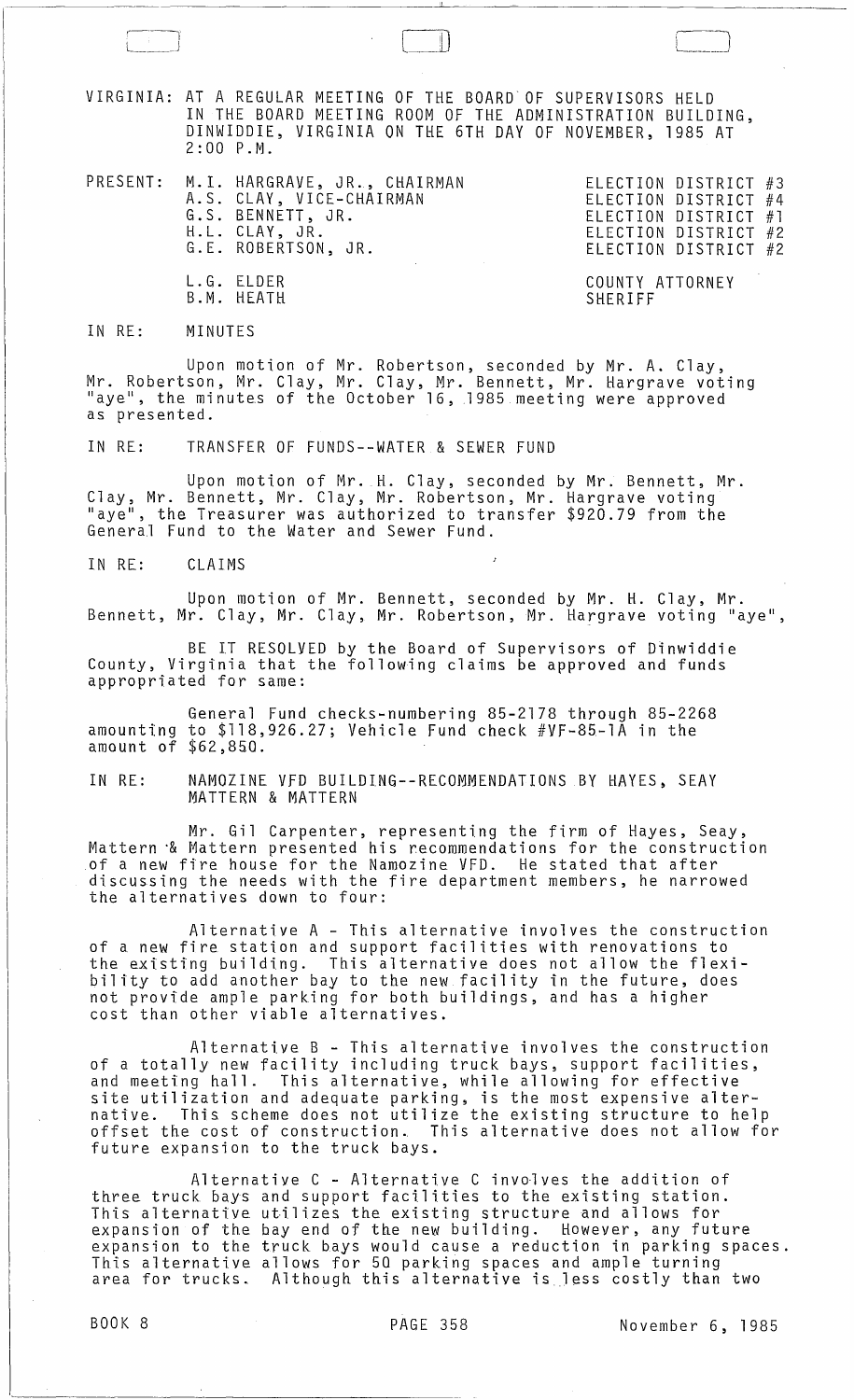of the other alternatives, the County of Dinwiddie would also incur an additional expense to install the proposed "Hill Street" to gain truck access to the site as indicated. This alternative also reduces the length of utility runs from the existing building, thereby reducing utility connection costs.

Alternative 0 - This alternative does not meet the requirements at the initial stages of development. The proposed new truck bays would be far removed from the radio room and the activity area. This would not allow for a timely emergency exit. Although this ints would not dilow for a timely emergency exit. Although this present and future needs of the Namozine Fire Department.

Mr. Carpenter stated his firm's recommendation is Alternative C, based on a reasonable cost for the installation of the proposed "Hill Street" north of the building site.

When asked if the fire department members had seen the recommendations, Mr. Carpenter stated they had not but he would be available to discuss the report with the members at any time.

The Board members stated they would need time to review the document and also wanted Mr. Carpenter to discuss the alternatives with the fire department members.

No action was taken at this time.

IN RE: TREASURER

Mr. W.E. Jones presented his report for the month of October ,. 1985,.

IN RE: APPROVAL OF AGENTS TO SELL DOG LICENSES

Mr. W.E. Jones, Treasurer, presented a list of five (5) agents he recommended be approved to sell dog licenses for 1986.

Mr. Robertson asked if Mr. Jones felt these five were sufficient. Mr. Jones stated he would like to see an agent in the Carson area. At the request of Mr. Robertson, the Board asked Mr. Jones to try to locate an agent in the Carson area.

Upon motion of Mr. Robertson, seconded by Mr. H. Clay, Mr. Robertson, Mr. Clay, Mr. Clay, Mr. Bennett, Mr. Hargrave voting<br>"aye",

BE IT RESOLVED by the Board of Supervisors of Dinwiddie County, Virginia, that the following agents be approved to sell dog licenses for 1986 and that the personal bond for each be set at \$5,000:

Robert Wallace *TIA* Wallace1s Supermarket; Louis Dowdy *TIA* Edgehill Supermarket; John Bishop *TIA* Baltimore Corner Grocery; George Williams *TIA* Country Hardware; Mike Barnes *TIA* Bolster1s Store.

IN RE: BUILDING INSPECTOR

Mr. James L. Blaha presented his report for the month of October, 1985.

IN RE: ANIMAL WARDEN

Mr. L.A. Brooks, Jr. presented his report for the month of October, 1985.

IN RE: INDUSTRIAL ACCESS ROAD FUNDS

Upon motion of Mr. H. Clay, seconded by Mr. A. Clay, Mr. Clay, Mr. Clay, Mr. Robertson, Mr. Bennett, Mr. Hargrave<br>voting "aye", the following resolution was adopted:

WHEREAS, Section 33.1-221 of the Code of Virginia provides for industrial access road funds for constructing, recon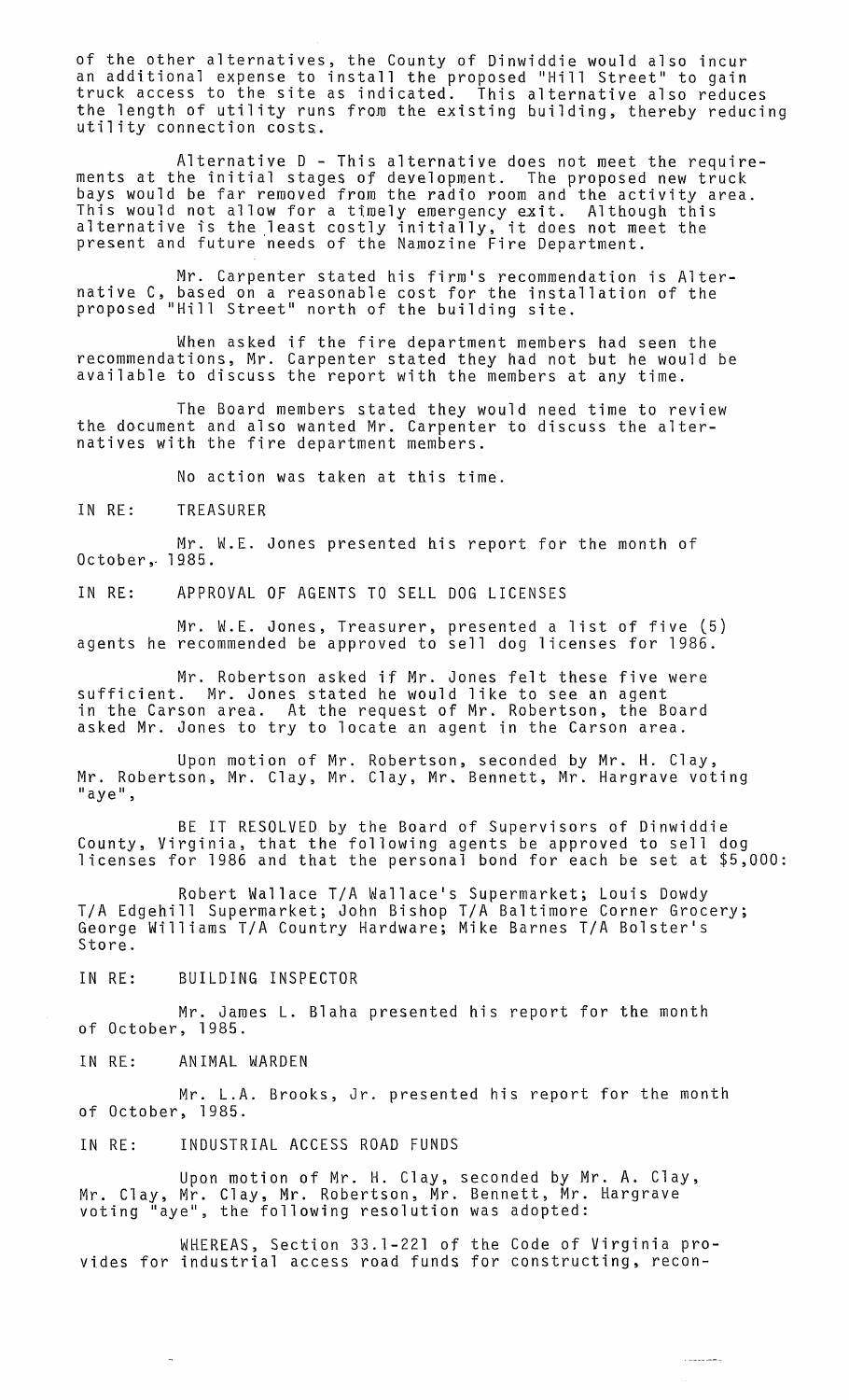structing, maintaining or improving access roads within counties, cities and towns to industrial sites on which manufacturing, processing or other establishments will be built under firm contract or are already constructed; and

WHEREAS, Tindall Concrete Products, Inc. has finalized a land transaction with Lone Star Cement, Inc. for the purchase of 107 acres fronting on Route 632 North; and

WHEREAS, U.S. Route 460 and State Route 632 North require improvements to be made in order to accommodate the projected volume and type of vehicles associated with Tindall Concrete Products, Inc.; and

WHEREAS, The Petersburg Residency Office of the Virginia Department of Highways and Transportation has prepared a cost estimate of \$114,000 for the proposed widening and improvement of State Route 632 North for a distance of 0.35 mile, east and west deceleration 1anes-on,'U.S. Route 460, and an upgrading of the Norfolk Southern Railway crossing; and

WHEREAS, the County of Dinwiddie is an eligible applicant for the industrial access road funds as stated in Section 33.1-221;

NOW THEREFORE BE IT RESOLVED by the Board of Supervisors of Dinwiddie County, Virginia, that the County submit an application to the Virginia Department of Highways ,and Transportation requesting that funds in the amount of \$114,000 be set aside from the Industrial Access Road Fund so that improvements to State Route 632 North, U.S. Route 460 and the Norfolk Southern Railroad crossing be made as so noted; and  $\mathbf{r}_{\mathbf{y}}$ 

 $($  ,  $\alpha$  ,  $\alpha$  ,  $\alpha$  ,  $\alpha$  ,  $\alpha$  ,  $\alpha$ BE IT FURTHER RESOLVED by the Board of Supervisors of Dinwiddie County, Virginia, that the County Administrator be directed to act on behalf of the Board of Supervisors to initiate any and all actions necessary to secure said. funds and the

IN RE: STREETNAMING & NUMBERING SYSTEM

The County Administrator advised the Board that the County needs to move. forward with the streetnaming and numbering system for the E911 telephone system. The Director of Planning will secure proposals to do the work as well as provide the Board with his projected costs of doing the work in-house.

IN RE: LITERARY LOANS-~EASTSIDE\_ELEMENTARY SCHOOL ROOF REPLACEMENT AND SENIOR HIGH STORAGE ADDITION

Upon motion of Mr. Robertson, seconded by Mr. H. Clay, Mr. Robertson, Mr. Clay, Mr. Bennett, Mr. Clay, Mr. Hargrave voting "aye", the following resolution was adopted:

WHEREAS, the:School Board·for the County of Dinwiddie, on the 6th day of November, 1985, presented to the Board of Supervisors of Dinwiddie County, Virginia, an application addressed to·the-State Board of Education of Virginia for the purpose of borrowing from the Literary Fund \$60,000 for the replacement of the roof at Eastside Elementary School and an application for \$75,000 for a storage addition at the Senior High School, Dinwiddie, Virginia, each, to be paid in:20 annua1:dnstal1ment\$, and· the interest thereon at three (3) per cent paid annually;

, ii. " ), it is to see that the set of  $\mathcal{L}$  is the set of  $\mathcal{L}$  . In the set of  $\mathcal{L}$  is the set of  $\mathcal{L}$ NOW THEREFORE BE IT RESOLVED by the Board of Supervisors of Dinwiddie. Gounty, Virginia that the applications of the Dinwiddie School Board·;to:.the State. Board of Education of Virginia, for loans in the amounts of \$60,000 and \$75,000 respectively from the Literary Fund· are hereby approved, and authority is hereby granted the Dinwiddie School Board to borrow the said amount for the purposewset out in said applications; and

BE IT FURTHER: RESOLVED.that the Board of Supervisors of Dinwiddie County, Virginia will each year during the life of these

BOOK 8 **PAGE 359** November 6, 1985

 $\bigcup$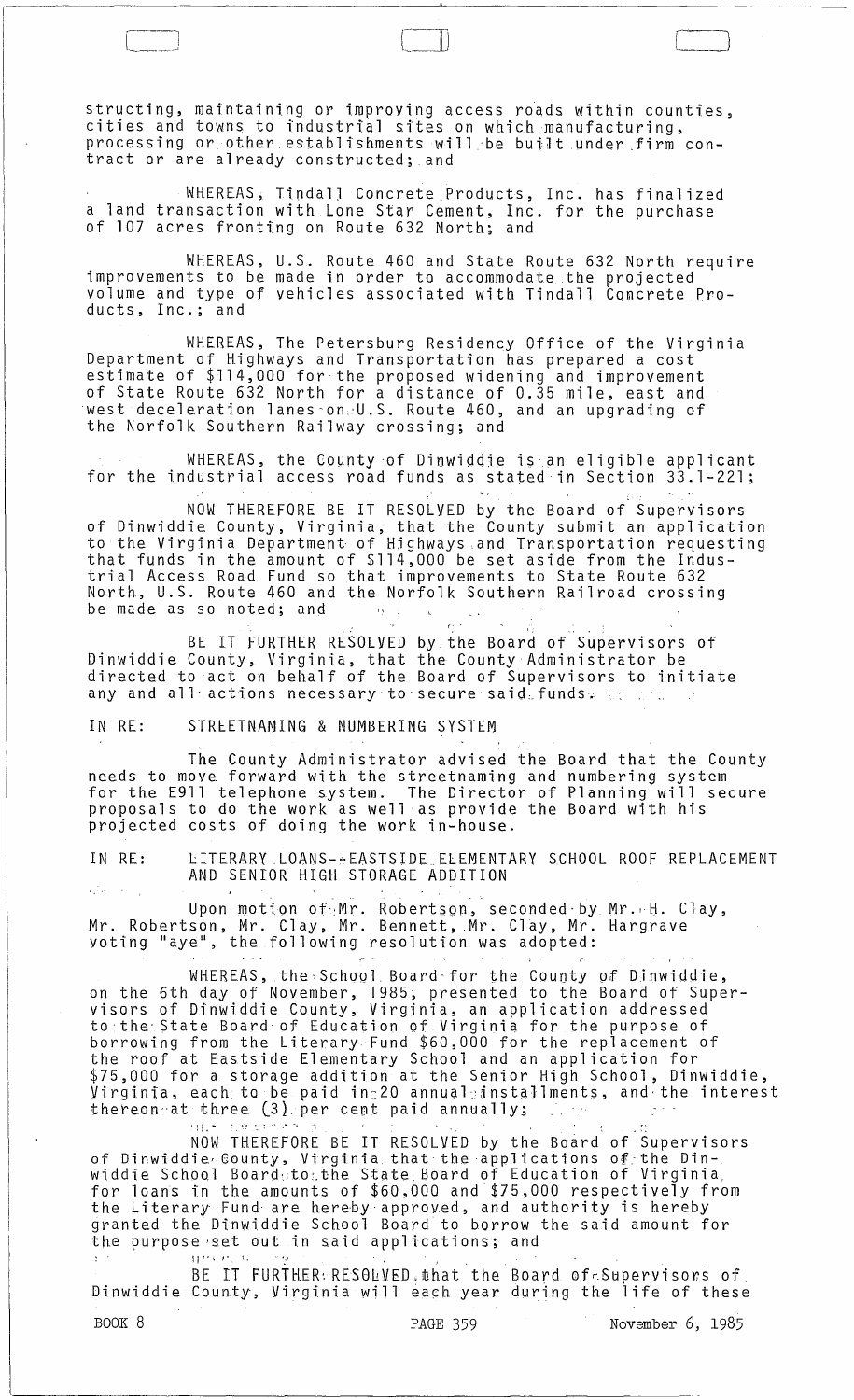loans, at the time they fix the regular levies, fix a rate of levy for schools or make a cash appropriation sufficient for operation expenses and to pay these loans in ,annual installments and the interest thereon, as required by law regulating loans from the Literary Fund.

IN RE: VIRGINIA DEPARTMENT OF HIGHWAYS AND TRANSPORTATION

Mr. Mac Neblett, Resident Engineer, VDH&T, appeared before the Board to answer any questions they might have.

Mr. Neblett stated that the Rt. 604 bridge has been completed and the last section of Rt. 601 has been awarded. He stated that a number of roads were closed due to high water and he would not know the extent of damage until the water recedes.

1. Mr. Hargrave asked about the Rt. 703 and 1-85 exit problem that was discussed at the last meeting. Mr. Neblett stated he hoped to have an answer within the next week.

2. Mr. A. Clay asked about a site distance problem he had discussed with Mr. Neblett on Rt. 622. Mr. Neblett stated they were working to improve that situation.

3. Mr. Robertson asked about Rt. 1310. Mr. Neblett stated that the next step is for the Highway Department to advertise a Willingness to hold a public hearing. He did not expect alot of input and felt he couJd have the restricted signs up in the very near future.

IN RE: WITHDRAWAL OF REQUEST TO RESTRICT TRUCK THROUGH TRAFFIC ON ROUTE 601

Upon motion of Mr. Robertson, seconded by Mr. H. Clay, Mr. Robertson, Mr. Clay, Mr. Clay, Mr. Bennett, Mr. Hargrave voting "aye", the following resolution was adopted:

WHEREAS, on March 21, 1985 the Board of Supervisors requested that the Va. Dept. of Highways and Transportation restrict through truck traffic on Routes 1310 and 601; and

WHEREAS, the review and analysis conducted on Rt. 601 by the Va. Dept. of Highways and Transportation as of October 22, 1985 did not justify the restriction of through truck traffic; and

WHEREAS, the improvements which have begun on Route 601 are scheduled to be completed by the Fall of 1986, and the Board of Supervisors agreed to reconsider their request at that time;

NOW THEREFORE BE IT RESOLVED that the Board of Supervisors of Dinwiddie County, Virginia concurs with the recommendation of the Va. Dept. of Highways and Transportation by withdrawing its request to restrict through truck traffic on Route 601.

IN RE: AMENDMENT OF CHARTER AGREEMENT OF CRATER PLANNING DISTRICT COMMISSION

 $\alpha = 1/\sqrt{2}$ 

Upon motion of Mr. Robertson, seconded by Mr. A. Clay, Mr. Robertson, Mr. Clay, Mr. Clay, Mr. Bennett, Mr. Hargrave voting "aye",

 $\epsilon \sim 0.1$  . July BE IT RESQLVED by the Board of Supervisors of Dinwiddie County, Virginia that the Charter Agreement of the Crater Planning District Commission, be amended as follows:

 $\mathbb{I}_k$  , That Section 1 of ARTICLE II be amended to read:

Section 1. (a) Each county, city and town of more than 3,500 population which is a party to this Charter Agreement shall Lhave at least two representatives on the COMMISSION, who shall be appointed by the respective governing bodies of the participating governmental subdivisions. At least a majority of the members of the COMMISSION shall

+ \_\_\_ ....J:}. \_\_\_\_\_ •

ال<br>الأول الأول الأول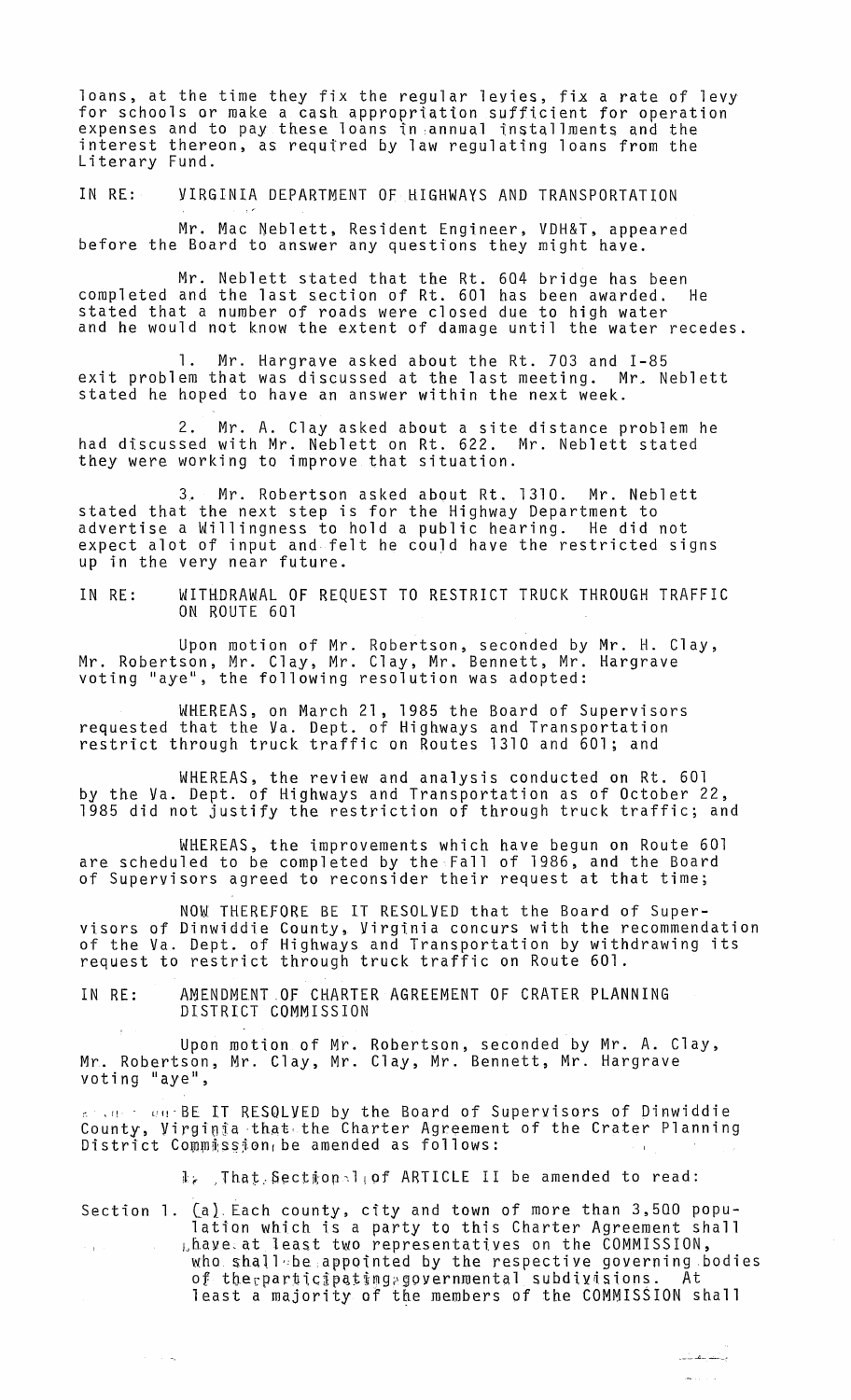be elected officials of the governing bodies of the governmental subdivisions within the district, and the remaining members shall be qualified voters and residents of the district who hold no office elected by the people. An alternate may serve in lieu of one of the elected officials of each of the governing bodies of the parti- cipating governmental subdivisions.

.<br>Ka

(b} A town of 3,500 or less population may petition the COMMISSION to be represented thereon. The COMMISSION may, in its discretion, grant representation to such town by a majority vote of the members of the COMMISSION.

(cl Chesterfield County may become a member of the Crater Planning District upon such terms and conditions as may be mutually. agreed upon by the Board of Supervisors of said county and the COMMISSION.

2. That Section 2 of ARTICLE II be amended to read:

Section 2. In addition to the minimum representation of two members<br>on the COMMISSION, the governing body of each participating governmental subdivision having a population of more than 2Q,000 persons shall be entitled to appoint one additional member of each 20,000 population (or fraction thereof) over 20,000, provided, however, that the total representation of any participating subdivision may not exceed four members.

IN RE: RECOGNITION OF FOODBANK WEEK

Upon motion of Mr. Robertson, seconded by Mr. Bennett, Mr. Robertson, Mr. Bennett, Mr. Clay, Mr. Clay, Mr. Hargrave voting "aye", the following resolution was adopted:

WHEREAS. the purpose of the Foodbank Program in Dinwiddie County is to provide assistance for those in need on a limited basis--such as loss of job, loss of home, sickness, or temporary unemployment which may result in relocation and other types of emergencies; and

WHEREAS, the Foodbank Program is supported by donations from county churches, individuals, organizations and other agencies;

WHEREAS, monetary donations are the most valuable as they are used to purchase food at a discount farm, a local merchant and/or the Central Virginia Foodbank, InCa at a very low cost; and

WHEREAS, the Foodbank Program served 276 needy persons in Dinwiddie County during the period of November, 1984 through August,<br>1985;

NOW THEREFORE BE IT RESOLVED that the Board of Supervisors of Dinwiddie County, Virginia acknowledges the Foodbank Program as a vital support unit to the citizens of the County; and

BE IT FURTHER RESOLVED that the Board of Supervisors of Dinwiddie County, Virginia declares the week of November 18-22, 1985 as Foodbank Week and urges all citizens to support the Foodbank Program through their donations.

IN RE: JAIL ROOF REPLACEMENT--AWARD OF BID

The County Administrator presented the following bids for replacement of the front portion of the County jail roof: Dave's Roofing Company', \$7,250; J.D. Witt & Sons, \$6,425; Stuart W. Maclin, \$6300.

He stated the roof has been repaired several times since 1969 and needs to be replaced. He recommended the Board accept the low bid of Stuart Maclin for \$6300.

BOOK 8 **PAGE 360** PAGE 360 November 6, 1985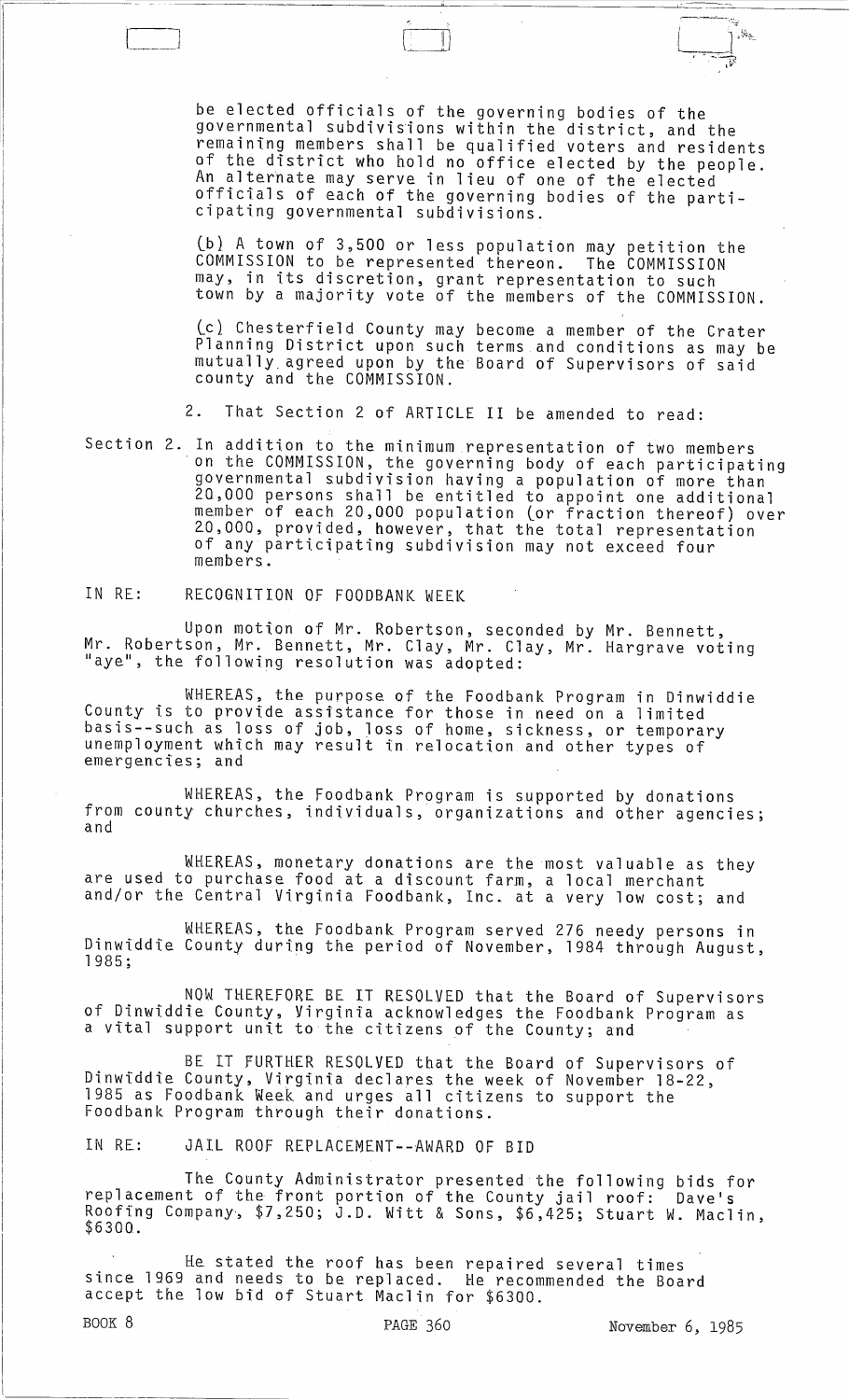Upon motion of Mr. Robertson, seconded by Mr. Bennett, Mr. Robertson, Mr. Bennett, Mr. Clay, Mr. Clay, Mr. Hargrave voting "aye", Mr. Stuart Maclin was awarded the contract for replacement<br>of the jail roof at a cost of \$6300.

## IN RE: CRIME SOLVERS PROGRAM FOR COUNTY

Mr. H. Clay stated he wanted to publicly commend the Dowdy family for the reward fund they established and Mr. Robertson for his efforts. In addition, Mr. Clay recommended that a Crime Solvers Program be established in the County. The Sheriff stated his department receives alot of help from these programs in other localities.

Upon motion of Mr. H. Clay, seconded by Mr. Robertson, Mr. Clay, Mr. Robertson, Mr. Clay, Mr. Bennett, Mr. Hargrave voting "aye", the Sheriff and the Commonwealth Attorney were requested to investigate the possibility of establishing a Crime Solvers Program for Dinwiddie. County.

IN RE: EXECUTIVE SESSION

Upon motton of Mr. H. Clay, seconded by Mr. A. Clay, Mr. Clay, Mr. Clay, Mr. Bennett, Mr. Robertson, Mr. Hargrave voting<br>"aye", pursuant to Sec. 2.1-344(6) of the Virginia Freedom of Information Act, the. Board moved into Executive Session at 3:16 P.M. to discuss legal matters. The meeting reconvened into Open<br>Session at 3:37 P.M.

## IN RE: SELF INSURANCE PROGRAM

Sam Rosenthal of Industrial Insurance Management Corporation<br>efore the Board to present the self insurance program. The appeared before the Board to present the self insurance program. County will continue with coverage from insurance companies in the following areas:

- 1. Public Officials and Employees Liability.<br>2. School Board Legal Liability.
- 
- 3. School Board Fleet.
- 3. School Board Fleet.<br>4. Property and Liability on the fire buildings.<br>5. Liability coyerage on the yolunteer firemen.
- 5. Liability coverage on the volunteer firemen.
- 6. Health and accident on the volunteer firemen.<br>7. Liability coverage on the fire vehicles.
- 7. Liability coverage on the fire vehicles.
- 8. Health and accident on the volunteer rescue squad.
- 9. Automobile liability on the rescue squad vehicles.
- Comprehensive Law Enforcement Liability Policy that is paid in full by the State Compensation Board. Included under this policy and paid in total by the County are the Board of Supervisors, the County Administrator, the County Attorney, two Dog Warden Wardens and the eight Special Police.

The following coverages will be provided by the County through its self insurance program:

- 1. County Employee Workmens Compensation.
- 2. School Board Employee Workmens Compensation. 2. School Board Employee Workme<br>3. County Automobile Liability.<br>4. County Property.
- 
- 
- 4. County Property.<br>5. School Board Property.
- 6. County Boiler

 $\sim$   $\sim$   $\sim$   $\sim$ 

7. School Board Boiler.

A manual containing the policies and procedures of the self insurance program will be developed by his firm. To provide a solid foundation for this program, an amount of \$1,000,000 is sug- gested to be placed in the Dinwiddie County Self Insurance Fund.

 $\overline{a}$ 

-~~--,

 $\bar{r}$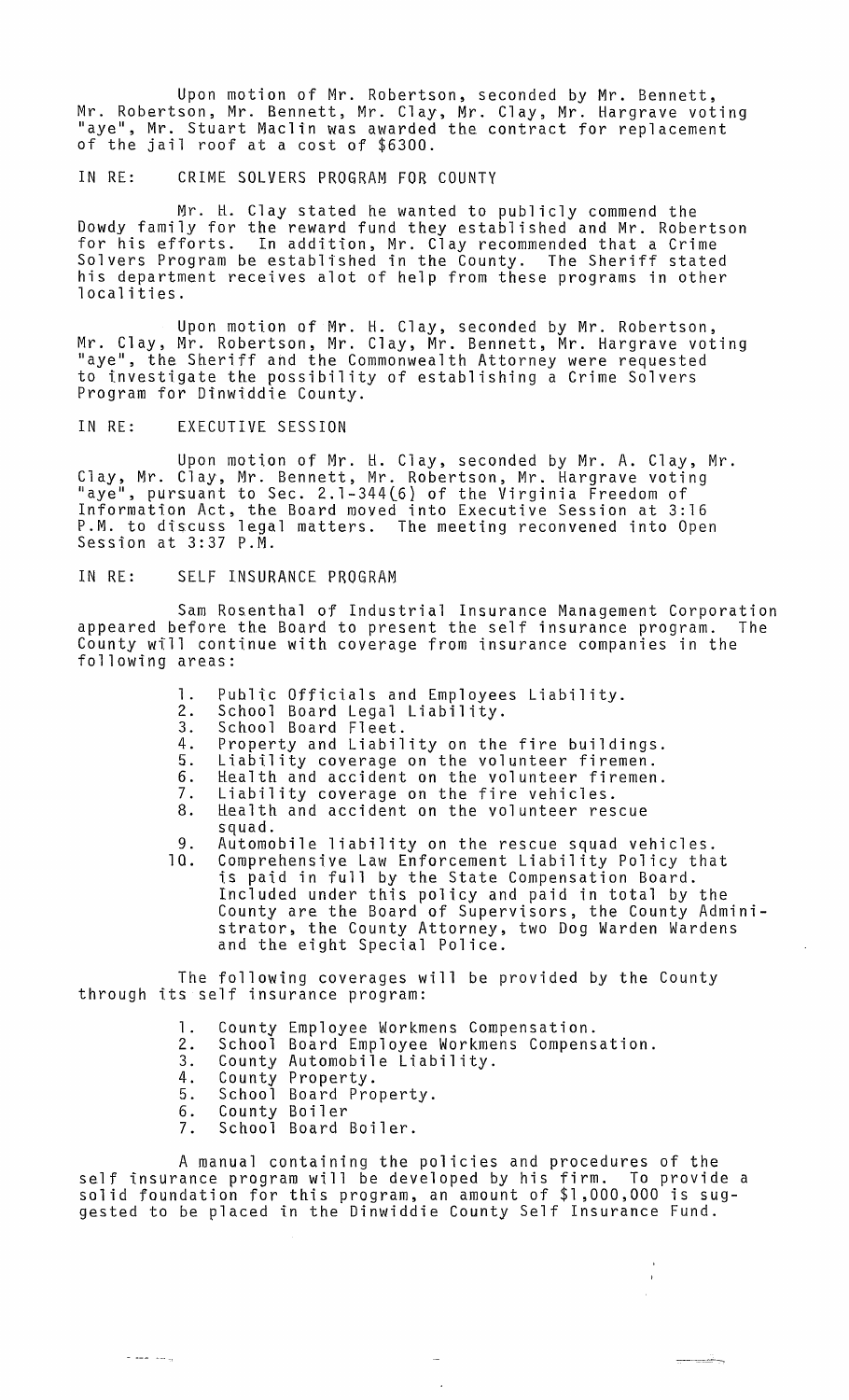The insurance market is a zoo and he does not expect it to get better in tne coming year. Some coverages are not available at all. While those coverages that are available have increased in cost many times over. He recommends to the Board of Supervisors that they establish a Self Insurance Program.

L\_J "-'j' I !.

Upon motion of Mr. Robertson, seconded by Mr. H. Clay, Mr. Robertson, Mr. Clay, Mr. Clay, Mr. Bennett, Mr. Hargrave voting<br>"aye",

BE IT RESOLVED by the Board of Supervisors of Dinwiddie County, Virginia that the Board of Supervisors and the School Board jointly create a Dinwiddie County Self Insurance Program under the direction of the County Administrator and the Superintendent of Schools; and

BE IT FURTHER RESOLVED by the Board of Supervisors of Dinwiddie County, Virginia that a Dinwiddie County Self Insurance Fund of \$1,000,000 be established with all investment and/or interest income credited to this fund, beginning July 1, 1986; and

BE IT FURTHER RESOLVED that the Board of Supervisors of Dinwiddie County, Virginia reserves unto itself the right to invest this \$1,000,000 fund in the manner that will best serve the interest of the County; and

BE IT FURTHER RESOLVED by the Board of Supervisors of Dinwiddie County, Virginia that the firm of Industrial Insurance Management Corporation will provide a Dinwiddie County Risk Management and Self Insurance Manual which will be the basis for the self insurance program; and

BE IT FURTHER RESOLVED by the Board of Supervisors of Dinwiddie County, Virginia that this program is effective retroactive to 12:01 A.M., November 1,1985.

IN RE: APPROVAL OF CLAIMS SERVICE FIRM--YEAGER & ASSOCIATES

Mr. Dave Landin, representing Yeager & Associates, outlined the services his firm will provide in assisting the County with its self insurance program. The cost to service the Workmens Compensation program is 10% of the manual premium, which at this time is estimated to be \$6,778. Other than Workmens Compensation claims, a base fee of \$2,000 will be charged. Automobile and general liability claims will be handled on a per claim basis, ranging from \$75 to \$250. Should assistance be required from attorneys, physicians, architects, appraisers, and expert witnesses, this cost will be passed directly to the County.

Upon motion of Mr. H. Clay, seconded by Mr. Robertson. Mr. Clay, Mr. Robertson, Mr. Clay, Mr. Bennett, Mr. Hargrave voting "aye', the firm of Yeager & Associates was retained to provide claims service for the County's self insurance program.

IN RE: WORKMENS COMPENSATION EXCESS COVERAGE

Mr. Dave Landin explained to the Board of Supervisors that his firm could provide excess workmens compensation coverage for an estimated cost of \$13,860. The excess coverage would begin after the County had paid \$125,000 in claims for one fiscal year.  $\sim$   $\sim$ 

Upon motion of Mr. Robertson, seconded by Mr. A. Clay, Mr. Robertson, Mr. Clay, Mr. Clay, Mr. Bennett, Mr. Hargrave voting<br>"aye", excess workmens compensation coverage was purchased from "aye", excess workmens compensation coverage was purchased from<br>the firm of Yeager & Associates, estimated premium \$13,860.

in China

A.

## IN RE: EXECUTIVE SESSION

Upon motion of Mr. H. Clay, seconded by Mr. A. Clay, Mr. Clay, Mr. Clay, Mr. Robertson, Mr. Bennett, Mr. Hargrave voting "aye", pursuant to Sec. 2.1-344 (6) of the Virginia Freedom of Information Act, the Board moved into Executive Session at 4:58 P.M. to discuss legal matters. The meeting reconvened into Open Session at 5:30 P.M.